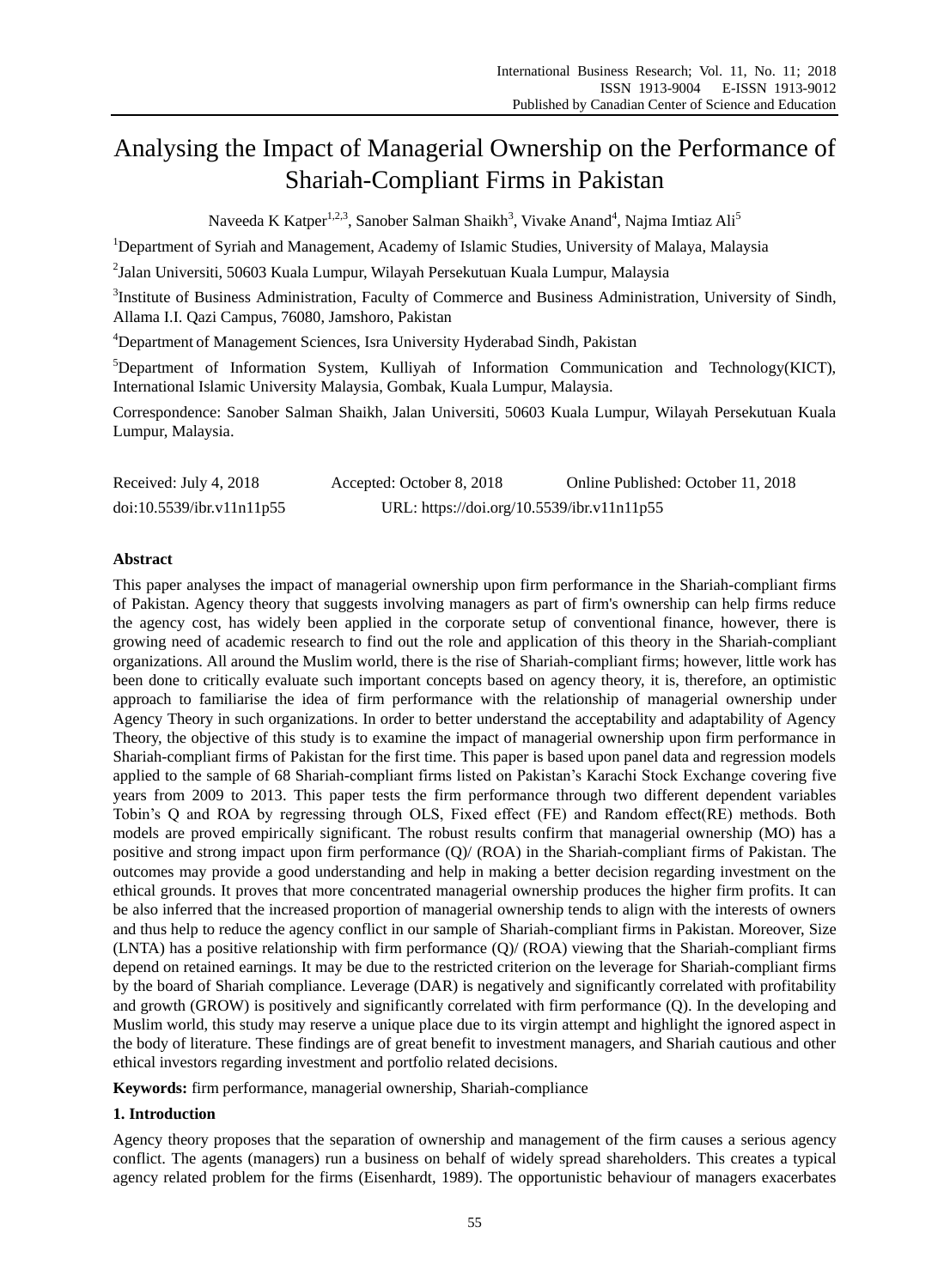this problem when they make decisions for their benefits at the cost of shareholders' interest (Jensen & Meckling, 1976). However, agency theory suggests that the conflicts between firms' management and owners could be resolved if managers partially own the firm they run (Jensen & Meckling, 1976). Therefore, managerial ownership is perceived to be one of the key determinants of firm performance. Literature observes that the firm performance improves when ownership and managerial interest are merged through concentration of ownership (Agrawal & Mandelker, 1990). The financial performance is one of the indicators of judging the performance of managers and their self-serving behaviour (Hillman, Keim, & Luce, 2001). Although there exists a large body of research on the ownership-performance relationship from the conventional finance perspective, this aspect is noticeably ignored from the perspective of Islamic finance and Shariah-compliant firms.

The growing number of Shariah-compliant businesses captures our attention for their unique characteristics distinguishing them from the conventional enterprises. Shariah compliance leads firms to follow certain guidelines which include maintaining a restricted level debt in the capital structure and keeping a certain level of liquid assets in the asset mix of the firms (Bellalah et al. 2013). Katper et al. (2017) further discovered that Shariah-compliant firms in Pakistan on average have shorter debt maturities in their total borrowing structure. Moreover, shariah teachings obligate agents to practice due diligence in the best interest of the principal (Sarker 1999; Katper et al. 2015). These factors make the Shariah-compliant firm a unique corporate entity which calls for exclusive investigation of a managerial role in maximizing the wealth of the shareholders and avoiding the selfish and opportunistic behaviour. Hence, we explore whether Shariah-compliant firms differ in the relationship between performance and managerial ownership.

Islam also emphasizes the role of justice, selflessness, and trustworthiness in a principal-agent relationship. Kahf (1992) discusses that the Islamic economic system emphasizes that market should work with justice, commiseration, and solidarity. Siddiqi (1988) mentioned that the goal of an economic firm is to make reasonable profits that may be different from profit maximization in the neoclassical sense due to ethical and social factors affecting the production decision. el-Din and Seif (2008), mention that Islam is against the axiom of selfishness. This provides evidence that managerial self-interest is discouraged in Islamic teachings. All these factors make it relevant to study the role of managers in improving firm performance among the Shariah-compliant firms. However, the problem is no prior study on such real issue regarding agency conflict and relationship between managerial ownership and firm performance is focused. As the matter of fact, the agency is judged on the grounds of either mitigating the problems or increasing those with other stakeholders. Therefore, this study is useful for the practical purpose and will help stakeholders and investors in investing decisions.

Collecting the financial and accounting data on Shariah-compliant firms from Pakistan for the period 2009 to 2013, we discover the positive and significant relationship between managerial ownership and firm performance. These findings corroborate agency cost perspective that increasing managerial ownership aligns otherwise conflicting of managers' and shareholders' interest in the Shariah-compliant firms. The paper is further organized as follows. Section 2 provides a literature review. Section 3 gives hypothesis development. The model specification, data and sample, and variable description are presented in section 4. Section 5 is dedicated to the analysis of results whereas section 6 concludes the study.

## **2. Literature Review and Hypothesis Development**

Corporate governance is considered an imperative part of an organization because it is concerned with the all operating activities, therefore; it is useful for all the stakeholders beyond only single party such as stockholders (Aras & Crowther, 2008). Numerous studies have been found on the matter of the relationship between firm performance and corporate governance. Nevertheless, there is no such research on the managerial ownership and firm performance in the connection of Shariah-compliant firms despite the concept of Shariah-compliant firms is growing fast especially in the Muslim world. The issue of corporate governance is directly related to the agency conflict theory as the managers are the agents of the owners and the separation of two parties may involve in the clash of their interests. The seminal research concerning owner-manager relationship is led by Jensen & Meckling, (1976). Various attempts have been made afterwards to mitigate this agency problem by a great number of authors, yet, the problem is unresolved and different studies are inconsistent in this context. In the literature, the agency problem is recurrently highlighted in the conventional firms as well as in the Shariah-compliant firms (Sarker, 1999).

Since the agency problem is significantly concentrated in the Islamic teachings. Islam emphasizes performing managerial role and responsibilities with honesty. Though many studies evaluate different aspects regarding this agency problem including managerial ownership and firm performance conventionally, yet the issue is ignored from the perspective of Shariah-compliant firms. Even so, the literature on conventional firms provides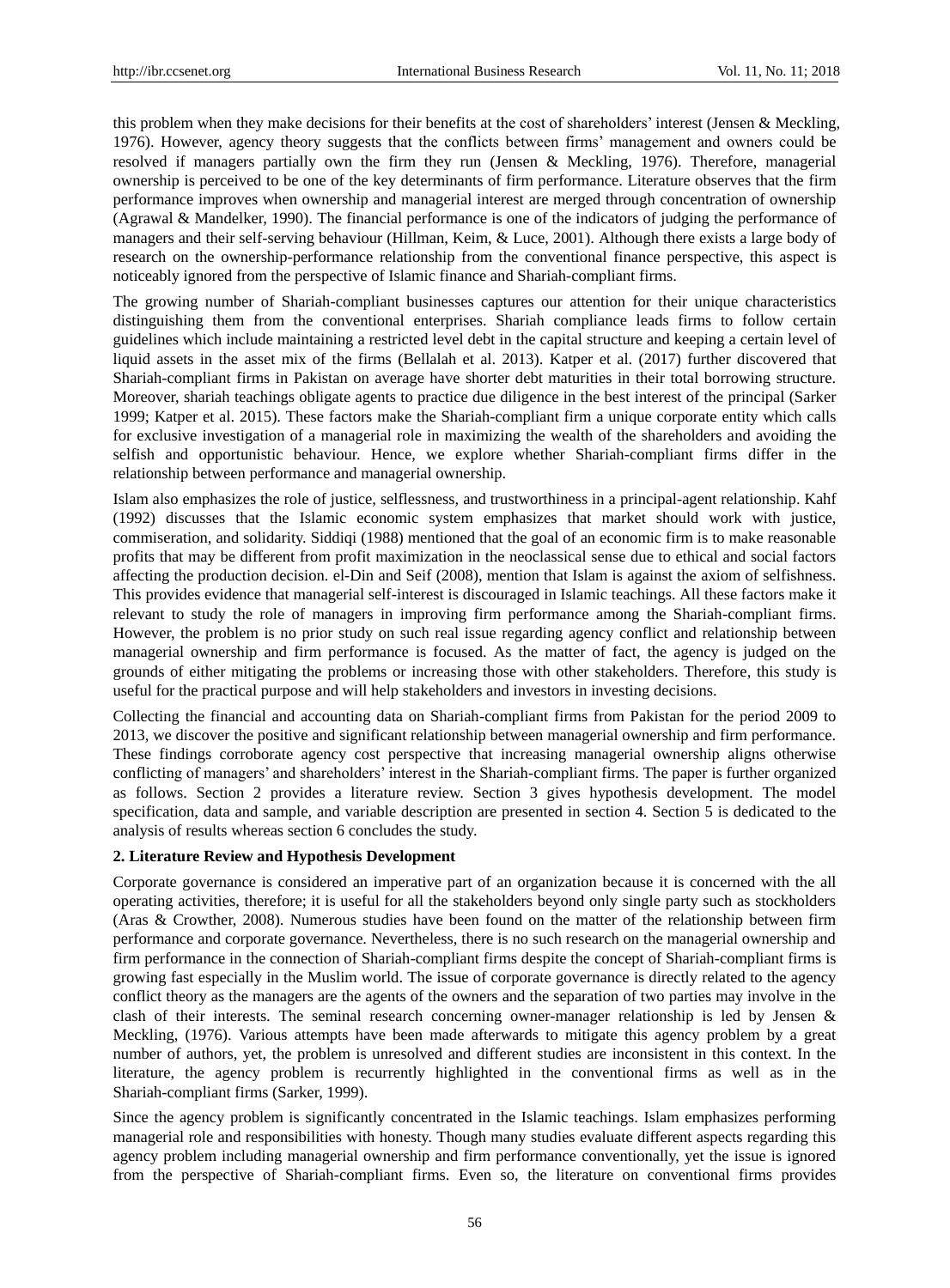inconsistent results on the relationship between firm performance and ownership structure too. The various studies focus on the impact of concentrated ownership and/or diffused ownership in relation to firm performance and find diverse results. For example, Berle & Gardiner, (1932) imply that diffused ownership adversely affects the firm performance.

A good volume of research took place on such opportunistic managerial approach in this regard. Various authors attempted to explore managerial self-interest pursuit in different ways (Bethel & Liebeskind, 1993; Hoskisson, Johnson, & Moesel, 1994). The authors argue that the firm performance improves when ownership and managerial interest are merged through concentration of ownership (Agrawal & Mandelker, 1990). It is because key equity holders' build concentrated ownership and thus reduce the cost of the agency at a considerably low level. Moreover, block holders may be opportunistically excerpt firms' resources for their personal benefits which exert an adverse effect on the value of the firm.

In this vein, the literature observes that managerial ownership is one of the determinants of firm performance. For investigating the relationship between ownership structure and firm performance various authors find significant relationship Demsetz 1983; Demsetz & Lehn, 1985). Though a good volume of research is conducted, the findings are inconsistent with leaving the room for further analysis. Different studies find mixed results hence the matter is unresolved as one cluster of studies finds a positive relationship. The other band of research discovers the negative relationship. However, the third and fourth groups observe a curvilinear relationship and no relationship between ownership and performance respectively.

For instance, Porta et al. (1997, 1998, 1999, and 2000) find the positive effect of ownership concentration and profitability. They argued that in the weak legal environment, the positive association between profitability and the ownership is greater (Porta et al. 2002). It is also expected that firms with better investment opportunities, better corporate governance practices should have a higher valuation. Claessens & Djankov, (1999) find a positive relation in ownership concentration and firm profitability and labour productivity for the Czech Republic firms from 1992 to 1997. Several other studies find a significant and positive relationship between concentrated ownership and firm performance (Gedajlovic & Shapiro, 1998; Gedajlovic & Shapiro, 2002; Kang & Shivdasani, 1995; Shleifer & Vishny, 1986; Short, 1994; Thomsen & Pederson, 2000; Kapopoulos & Lazaretou, 2007). Consequently, the literature suggests that when profitable investment opportunities are there, the controlling shareholders divert to concentrated ownership and corporate valuation becomes higher.

However, Cho & Kim, (2007) examined the effect of outside directors on firm performance on the firms in Korea and found mixed results. They observe a positive relationship between outside director effectiveness (outside director participation rate) and firm profitability and a negative moderating effect regarding large shareholder ownership and managerial ownership. Also, a positive moderating effect when it comes to blockholder ownership. They specify that outside directors had a positive but weak impact on firm performance. Outside shareholders had weak and less power to monitor large controlling shareholders. The same effect was found by Javid & Iqbal, (2008) who explore the relationship between ownership concentration and firm's performance and conclude that with increasing profitable opportunity, controlling equity holders distract to the concentrated ownership and the firm value becomes high, thus, they observe the positive effect on firms' profitability. However, they maintain the negative relation between corporate governance practices and disclosures and transparency with a concentration of ownership.

In this connection, Craswell, Taylor, & Saywell, (1997) find a curvilinear relationship between insider ownership and corporate performance. But, the findings do not support the institutional ownership as an important determinant of Australian firms' performance. It is also observed that the higher firm profitability requires a less diffused ownership. On the Jordanian industrial and service companies, Alabdullah et al. (2014) find the negative relationship between board size and firm performance. They further observed that the independent directors in the board exert no impact on the firm's financial performance. Similarly, their result shows no association of CEO with the firm financial performance. However, recently in 2016, research on the service sector of the Jordanian firms was conducted by the same author Alabdullah, (2016) and evaluated firm performance by using the accounting measures as dependent variables return on assets (ROA) and return on equity (ROE). In this study, he observed that the measures of board size affect the two variables i.e. return on assets (ROA) and return on equity (ROE) positively and significantly while the firm size showed no association with the firm performance. Likewise, the author finds no evidence of the relationship between managerial ownership and firm performance ROA and ROE. Afterwards, within the span of two year the same author Alabdullah, (2018), discovers that managerial ownership exerts positive influence on the firm performance. However, they identify that firm size and foreign ownership has no association with firm performance.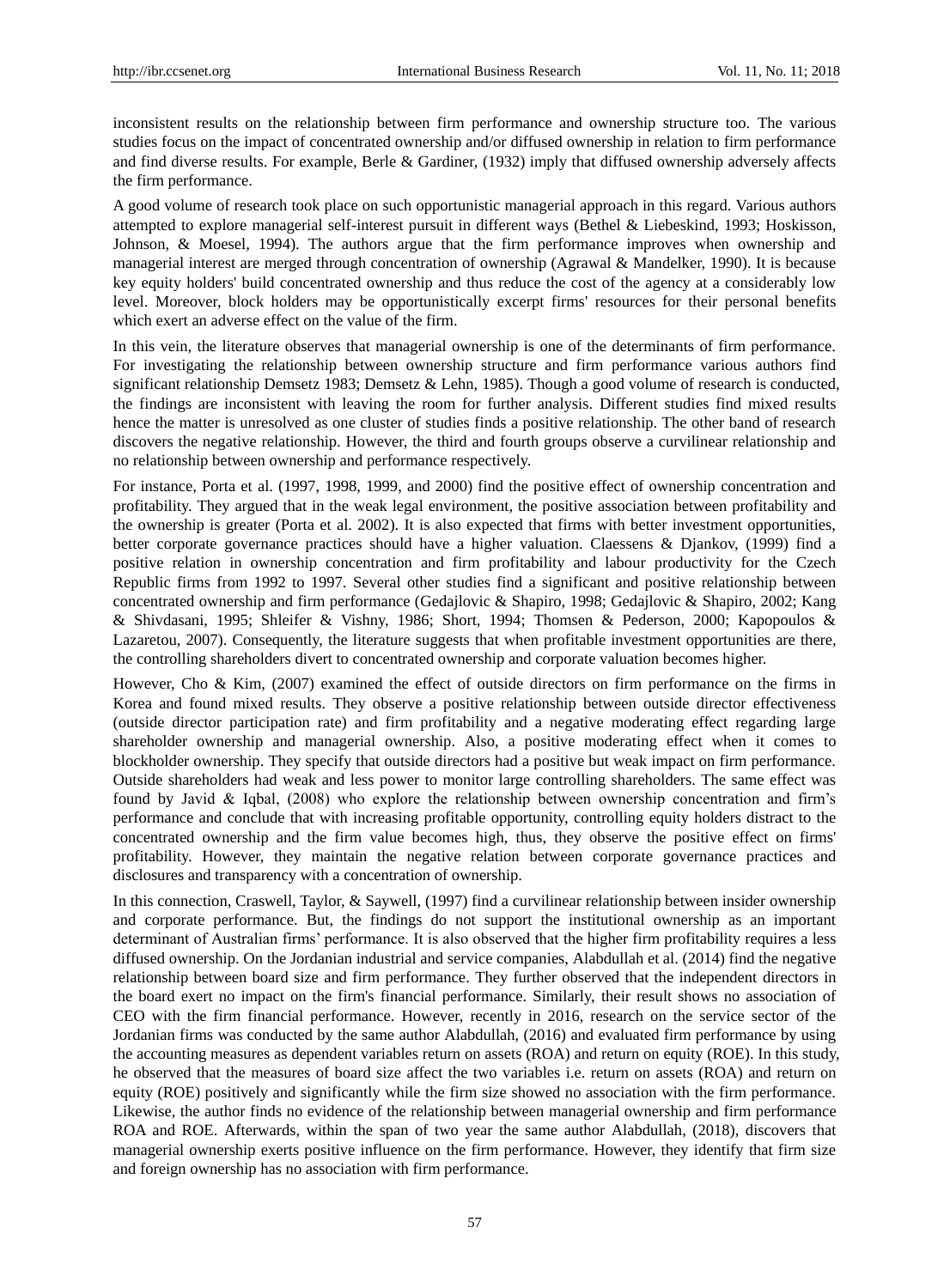Consequently, from the literature, we observe some studies showing that the managerial ownership is not a determinant of firm performance such as Demsetz & Villalonga, (2001) and Chang, (2003) catch no evidence for the relationship between ownership and firm performance. They find no significant relationship between the two variables due to the distributed ownership supporting the idea that diffused ownership may not align the owner-manager interests. Hence, it may exaggerate some agency problems.

From the Shariah-compliance perspective, other areas are focused but this particular dimension regarding firm performance is ignored in the non-financial sector of developed, developing and Muslim world. However, a recent study in 2014 is conducted on CSR and firm performance for the financial companies Banks. The research is conducted to explore corporate social responsibility (CSR) and financial performance in the financial sector i.e. banks by (Mallin, Farag, & Ow-Yong, (2014). The authors by taking the sample of 90 Islamic banks from 13 countries find a positive relationship between and financial performance. They also observed the significant relationship between Shariah supervisory board (SSB) size and corporate social responsibility (CSR) discloser index. Moreover, their research indicates that Islamic banks involve in the range of social activities. They observed that Islamic banks are more committed to the vision as well as mission, top management and financial product and service dimensions. However, less focus is paid to environment dimension. They are attentive in accounting and auditing while less focused on voluntary CSR disclosure. Hence, there is a shortage of research in the literature regarding Shariah-compliant firms in this research on agency based issue to examine relationship between managerial ownership and firm performance. Therefore, it is highly needed to explore the diverse aspects considering the fast growing Shariah-compliant business round the world.

Convincingly, the available empirical research established on the relationship between firm performance and ownership structure is conducted on conventional firms but still inadequate and incompatible and/or inconsistent. Nonetheless it is rarely found from the Shariah-compliant non-financial sector. To realise this fact from a different angle, we attempt to assess the managerial ownership and performance in Shariah-compliant firms. Based on our empirical evidence, we can infer the managerial tendency to align the interest of stakeholders and reduce the agency problem. Since the managerial ownership is not directly investigated with firm performance in Shariah-compliant firms. Therefore, this research would be a new beginning in this area and contribute to the literature of vital importance providing practical evidence to the academia, other beneficiary parties, policy makers and investors in the developed, developing and/or the Muslim world particularly Pakistan.

## *2.1 Research Hypothesis*

Based on agency separation hypothesis, we test the argument by Jensen and Meckling (1976) that managers have divergent motives which can affect firm performance. More strikingly, the literature indicates that managerial discretion creates agency costs normally by two ways. First managers engage in short run cost-increasing activities planned to enhance their nonsalary income, or to provide other forms of on-the-job consumption (Williamson, 1964; Jensen and Meckling, 1976). This behaviour decreases the corporate profits by increasing the costs. Second, managers tend to satisfy their needs for prestige, power, and status (Baumol, 1959), over-invest in long-run projects to maximize size and growth rather than corporate profits (Marris, 1964; Grabowski and Mueller, 1972; Jensen & Warner, 1988). This is also observed that such self-interested manoeuvring occurs when managers over-diversify (Amihud and Lev, 1981). In this situation, managers invest in negative NPV projects thus decreasing the firm profits. Though short-run cost increase and self-interest planning reveal two different routes, both ways if managerial discretion exists, firm performance will decrease.

In the absence of managerial incentives and effective monitoring, discretionary behaviour among the management rises. However, managerial participation in corporate ownership would incentivize the managers to work in the overall best interests of the owners (Jensen and Meckling, 1976). Based on this argument, the following hypothesis is developed and tested.

# *H0: The managerial ownership does not affect the profitability of the firm.*

## *H1: The managerial ownership has a positive/negative effect on the profitability of the firm.*

# **3. Methodology**

## *3.1 Data and Sample Size*

The main sources of data for this study comprise the balance sheet, income statement, and ownership data for the companies listed on Karachi Stock Exchange (KSE) of Pakistan. The data on balance sheet variables and income statement were extracted from the annually published financial statements of non-financial companies listed on Karachi Stock Exchange 2008 to 2013. The secondary data are published by the State Bank of Pakistan (SBP), the central bank of the country. This source is considered as one of the authoritative sources of data on Pakistani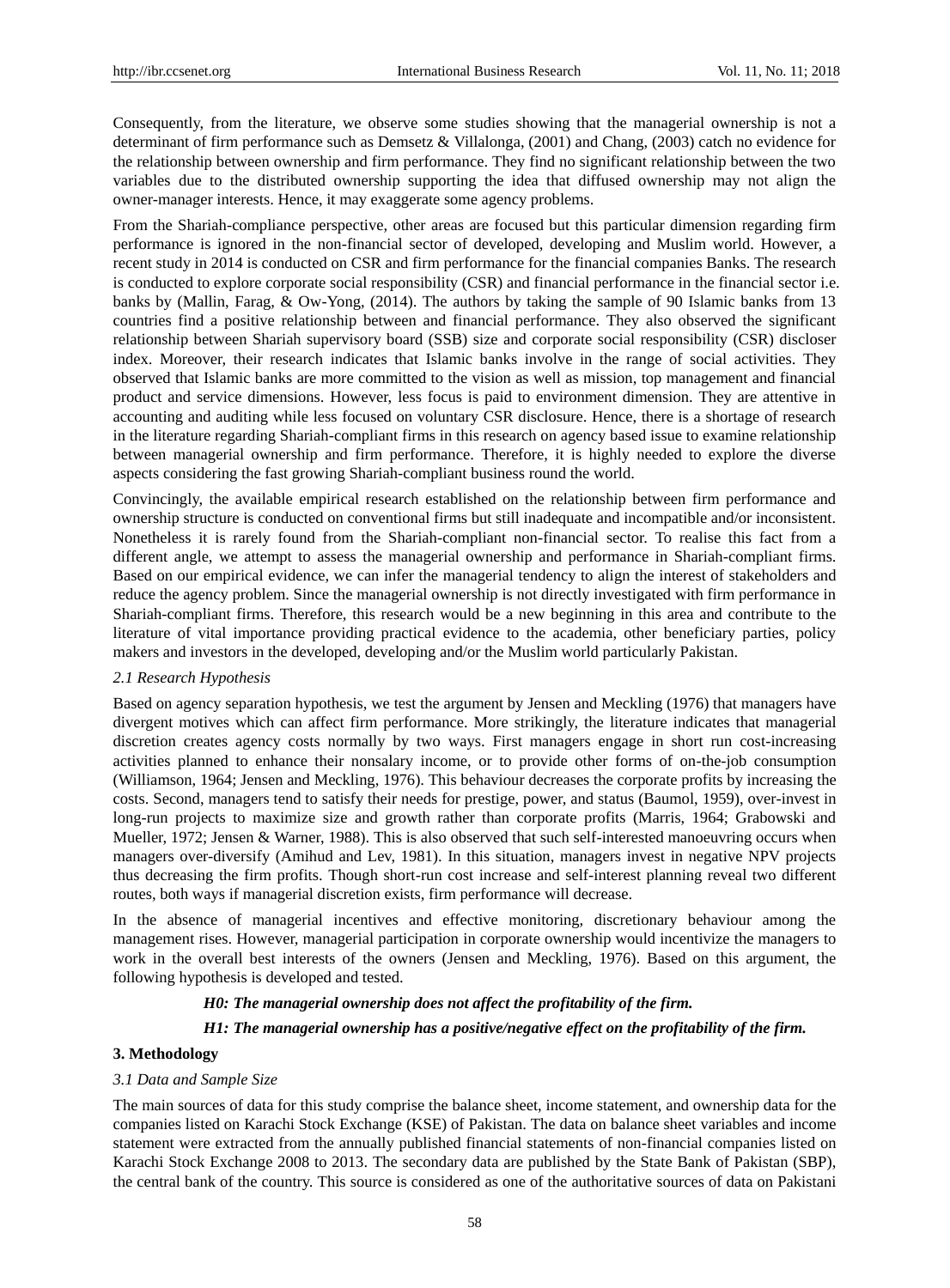corporate sector. The publication tabulates yearly the most valuable data on each company listed on KSE. We extracted the ownership data of firms by locating each company's financial statements for each year of the sample period from their respective websites. In Pakistan, firms are required to publicize their pattern of shareholding in the annual report as per the basic requirements of the Securities and Exchange Commission of Pakistan (SECP), the watchdog for the corporate sector in Pakistan. We collected the firms that made the Shariah compliance list for all the years that is from 2009 to 2013. This made our sample relatively more balanced. As balanced data records observations of the same unit every time, it reduces noise and heterogeneity normally observed in the unbalanced panel. Following this procedure, we collected the data for 68 Shariah-compliant firms from 2009 to 2013 for five years yielding our sample to 340 firm-year observations. We, however, were limited to the availability of ownership data; therefore, we collected balanced panel data containing these firms.

#### *3.2 Model and Variables Description*

This section contains the model description and definitions of variables. This study proposes the quantitative method of research and implies the econometric model on multiple regression models. We use the econometric model to test our hypothesis regarding the relationship between performance and managerial ownership following by some prior studies (Klein, Shapiro, & Young, 2005). We developed two equations based on two different proxies for firm performance, Tobin's Q and Return on assets (ROA). Equation (1) uses Tobin's Q as the dependent variable and equation (2) applies returns on assets (ROA) as the dependent variable for the robustness check of results (Cui & Mak, 2002). The main explanatory/independent variable is the managerial ownership (MO) and others are control variables in the model based on two equations. The two equations having two different dependent variables are given below.

3.2.1 Models

$$
Q = \alpha_0 + \beta_1 \text{Management } \text{Owner} \text{ship}_{it} + \beta_2 \text{Size} + \beta_3 \text{Tangibility}_{it} + \beta_4 \text{Leverage}_{it}
$$

$$
+ \beta_5 \text{Growth}_{it} + \varepsilon_i
$$
(Eq. 1)

# $ROA = \alpha_0 + \beta_1$ Managerial Ownership<sub>it</sub> +  $\beta_2$ Size +  $\beta_3$ Tangiblity<sub>it</sub> +  $\beta_4$ Leverage<sub>it</sub>

$$
+\beta_5 \text{Growth}_{it} + \varepsilon_i \tag{Eq.2}
$$

3.2.2 Description of Variables

*a) Firm performance:* We use Tobin's Q and ROA as the two main proxies for firm performance.

Following Klapper and Love (2004), Tobin's Q was computed as follows.

$$
Q_{it} = (MVE_{it} + TD_{it})/BVA_{it}
$$

Where *Q* is Tobin's Q, *MVE* is the market value of equity, *TD* is total debt, *BVA* is book value of total assets, and *i* and *t* are firm and time subscripts.

For the robustness, the dependent variable ROA is measured as the five-year mean return on assets which is used as an alternate measure to check the robustness of the results.

*b) The explanatory variable:* Managerial ownership is the main explanatory variable which is measured as a ratio of shares held by the management and a total number of equity shares.

*c) The control variables:* Managerial ownership is not the sole determinant of a firm's profitability. Hence the literature identifies various other factors affecting the performance of the firm. The effect of these factors is, therefore, important to isolate. Following Cui and Mak (2002), we control for the effects of firm size, tangibility, leverage, and growth. All variables are defined in Table 1 below.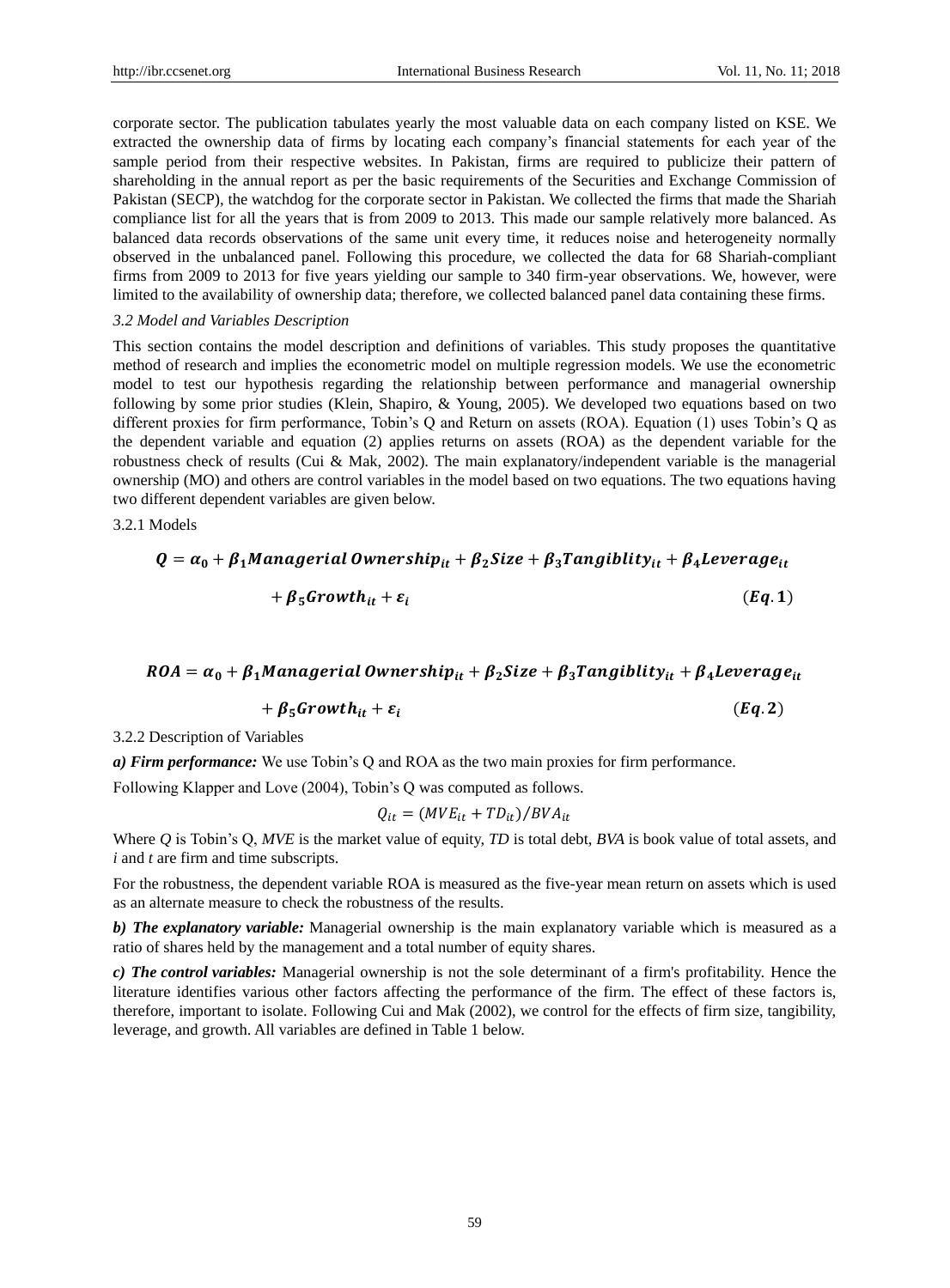| <b>Variables</b>                 | <b>Measurement of variables</b>                                                     |
|----------------------------------|-------------------------------------------------------------------------------------|
| Dependent variable:              |                                                                                     |
| Tobin's O                        | The ratio of market value of equity plus total debt to the book value of<br>assets. |
| Return on Assets (ROA)           | Net income divided by total assets                                                  |
| <b>Explanatory variable:</b>     |                                                                                     |
| Managerial Ownership (MO)        | The fraction of managerial ownership in total equity,                               |
| Control variables:               |                                                                                     |
| Size (LNTA)                      | Natural logarithm of total assets.                                                  |
| Tangibility (TANG)               | The ratio of fixed assets to total assets,                                          |
| Leverage (DAR)                   | Total debt to total asset ratio                                                     |
| Growth (GROW)                    | Annual % change in sales                                                            |
| <b>4. Results and Discussion</b> |                                                                                     |

#### Table 1. Definition of variables

# *4.1 Descriptive Statistics*

Table 2 describes the descriptive statistics of the variables individually. We observe that the firm performance is 21.5 and 10.8 for Q and ROA respectively ranging from negative to positive profits indicating Tobin's Q value relatively higher. The fraction of the concentration of managerial ownership is around 15% in our sample of Shariah-compliant firms. An average Shariah-compliant firm has total assets of PKR 7275.4 million. The tangibility is around 40% whereas, as expected we notice that the debt ratio is averaging around 16% ranging from 0 to around 37%. Moreover, the mean of growth in Shariah-compliant firms is however 20% and fluctuating from negative to a positive range.

|  | Table 2. Descriptive statistics |  |
|--|---------------------------------|--|
|--|---------------------------------|--|

| <b>Variable</b><br>Obs. | Mean   | Std. Dev. | Min       | Max      |
|-------------------------|--------|-----------|-----------|----------|
| 340                     | 21.551 | 33.720    | $-98.460$ | 158.680  |
| 340<br><b>ROA</b>       | 10.779 | 12.987    | $-19.930$ | 46.480   |
| 337<br>MО               | 15.402 | 23.660    | 0.000     | 76.400   |
| 339<br>TA (PKR ml)      | 7275.4 | 192.4     | 26.10     | 281319.0 |
| 338<br><b>TANG</b>      | 0.399  | 0.246     | 0.017     | 0.894    |
| 338<br><b>DAR</b>       | 0.164  | 0.176     | 0.000     | 0.366    |
| <b>GROW</b><br>337      | 19.935 | 32.938    | $-47.624$ | 165.070  |

*4.2 Correlation Analysis* 

Table 3 presents the correlation for our sample of Shariah-compliant firms. Managerial ownership is positively correlated with both Q and ROA and is significant. Managerial ownership is negatively correlated with firm size, whereas, it is positively correlated with growth indicating that managers in firms with fewer assets and higher growth rates hold more equity shares. This seems consistent with the evidence that managers align their interests with those of owners of higher growth firms with the relatively lower assets base (Smith and Watts, 1992; Gaver and Gaver, 1993). Profitability (ROA) and firm size (LNTA) are positively correlated. However, ROA has a negative correlation with tangibility (TANG) and leverage (DAR). The size is positively correlated with ROA, and a similar correlation with Q depicting that large firms have a higher potential and the productive ability for future profitability growth. Larger firms may have more growth opportunities as compared to smaller firms. Moreover, firms with higher assets base have lower fixed assets ratios.

| Table 3. Correlation matrix |  |
|-----------------------------|--|
|-----------------------------|--|

|                       |            | <b>ROA</b> | MО         | <b>LNTA</b> | <b>TANG</b> | <b>DAR</b> | <b>GROW</b> |
|-----------------------|------------|------------|------------|-------------|-------------|------------|-------------|
| Q                     | 1.0000     |            |            |             |             |            |             |
| <b>ROA</b>            | 0.8078*    | 1.0000     |            |             |             |            |             |
| MO                    | $0.0044*$  | $0.1224*$  | 1.0000     |             |             |            |             |
| <b>LNTA</b>           | $0.2568*$  | $0.2484*$  | $-0.3042*$ | 1.0000      |             |            |             |
| <b>TANG</b>           | $-0.2476*$ | $-0.3421*$ | $0.3029*$  | $-0.1187*$  | 1.0000      |            |             |
| <b>DAR</b>            | $-0.2008*$ | $-0.2878*$ | $0.2157*$  | $-0.0818$   | $0.5084*$   | 1.0000     |             |
| <b>GROW</b>           | 0.0634     | 0.0402     | $0.1511*$  | $-0.1242*$  | 0.0680      | $0.2036*$  | 1.0000      |
| *p < 0.05; **p < 0.01 |            |            |            |             |             |            |             |

*4.3 OLS Regression, Fixed Effect, and Random Effect* 

Dependent Variables: Tobin's Q and ROA

We apply pooled OLS, Fixed effect, and Random effect models to test the relationship between managerial ownership (MO) and firm performance (Q)/ (ROA) in Pakistani shariah-compliant firms. In the first specification, Tobin's Q is used as the main proxy for firm performance. The results are reported in Table 3 and 4.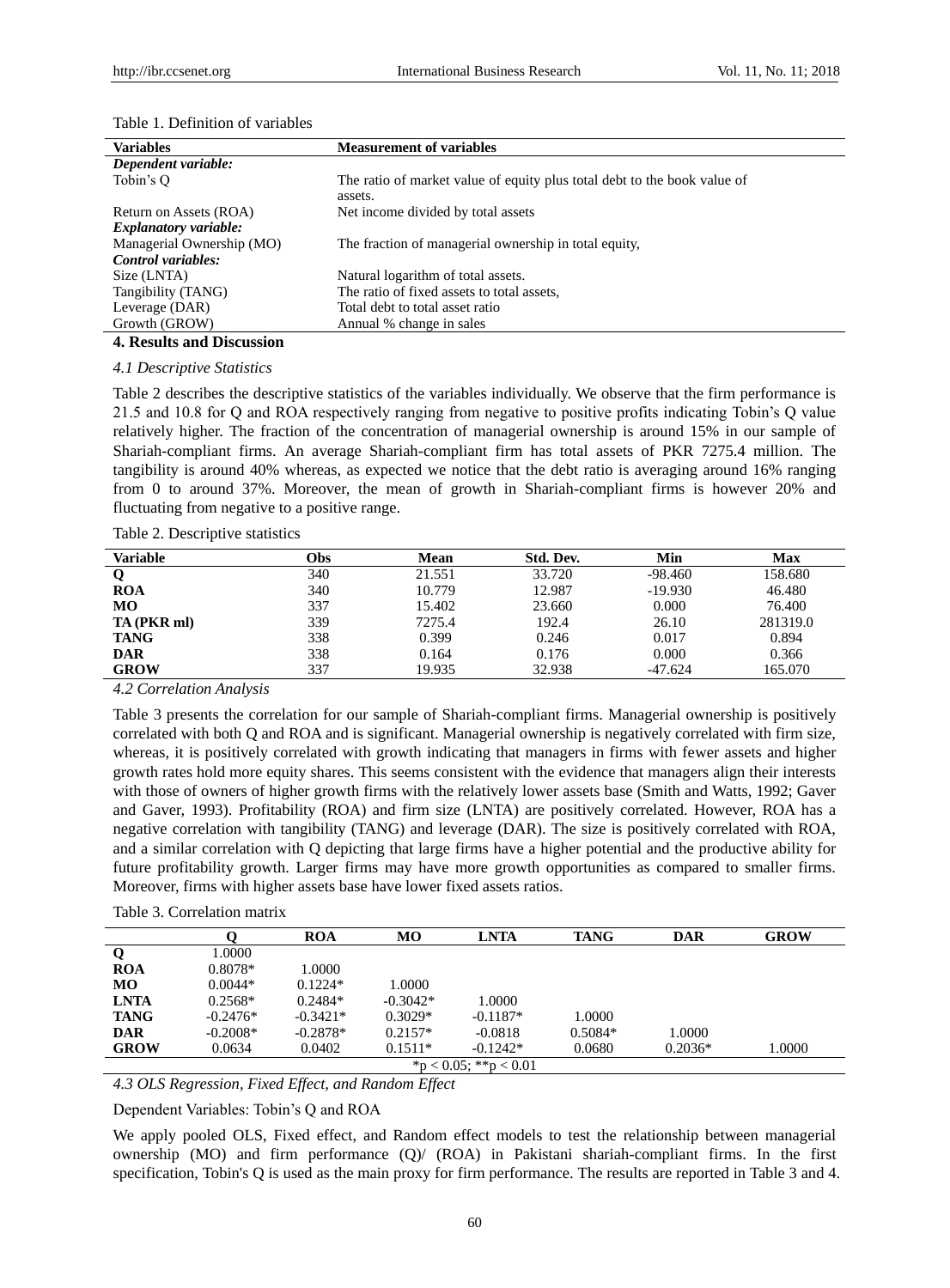The main explanatory variable of interest in the regression is managerial ownership (MO). For determining which method is appropriate among all methods we apply the Hausman test which is developed and incorporated in the different programs Such as Eviews and Stata and others. We used Stata to answer the question either the Fixed effect is appropriate for the analysis or Random effect. The Hausman test shows that the random effect model (REM) is the better choice because of the P- value making it insignificant.

In our Findings, all regressions show a positive relationship between managerial ownership (MO) and Q, which is consistent with the hypothesis that firms performance enhances as a result of increased managerial ownership (Jensen & Meckling, 1976). The results are empirically similar to those found in previous studies (Claessens & Djankov, 1999; Porta et al. 2000).

As for other explanatory variables, our research outcomes show a positive relationship between size (LNTA) and the dependent variable firm performance (Q) as well as (ROA) in the two equations. Hence, the Shariah-compliant firms depend on retained earnings due to the restricted criterion on the leverage also following the pecking order theory of capital structure (Ahmed, 2007). Moreover, it can be concluded that when there exists the economy of scale in large firms, there is expected a positive relationship between profitability and size (Baumol, 1959; Hall and Weiss, 1967; Shepherd, 1972; Markides 1995). Following this, our study is consistent with the notion that Shariah-compliant firms rely on internal funds (Retained earnings) more than the external financing. However, from the conventional side, the results may be mixed such as Craswell et al. (1997) examine that firm size is negatively correlated with profitability. This indicates that the conventional firms, in contrast to the Shariah-compliant firms, may rely on external funding more than the internal one.

Table 3. Regression analysis of Tobin's Q on managerial ownership

The table reports the OLS, FE, and RE results of Eq. 1. The dependent variable is Tobin's Q (Q). The explanatory variable is Managerial ownership (MO). The regression controls the effects of firm size (LNTA), tangibility (TANG), leverage (DAR), and growth (GROW). All variables are explained in Table 1. The Hausman test shows that the random effect is the better choice.

|                      | <b>Pooled OLS</b> | <b>Fixed Effects</b> | <b>Random Effects</b> |
|----------------------|-------------------|----------------------|-----------------------|
| MO                   | $0.214**$         | $0.095*$             | $0.200**$             |
|                      | (2.63)            | (0.55)               | (1.88)                |
| <b>LNTA</b>          | 4.957***          | 6.506                | 5.457***              |
|                      | (4.97)            | (0.97)               | (3.68)                |
| <b>TANG</b>          | $-27.062**$       | $-27.653$            | $-25.324*$            |
|                      | $(-3.18)$         | $(-1.63)$            | $(-2.35)$             |
| DAR                  | $-25.576*$        | $-32.905$            | $-29.660*$            |
|                      | $(-2.17)$         | $(-1.76)$            | $(-2.17)$             |
| <b>GROW</b>          | $0.112*$          | 0.104                | $0.110*$              |
|                      | (2.08)            | (1.96)               | (2.23)                |
| Constant             | $-47.245**$       | $-68.362$            | $-55.272*$            |
|                      | $(-2.81)$         | $(-0.63)$            | $(-2.23)$             |
| F/Wald test          | 11.589***         | $2.896**$            | $36.02***$            |
| $R$ <sub>sq</sub>    | 0.151             | 0.053                | 0.1505                |
| N                    | 331               | 331                  | 331                   |
| Hausman test         |                   |                      | 1.13                  |
| p-value              |                   |                      | 0.951                 |
| $4.1005$ , $44.1001$ |                   |                      |                       |

 $*<sub>p</sub> < 0.05; **<sub>p</sub> < 0.01$ 

The result in table 3 shows that the random effect model is appropriate according to the Hausman test and is considered as the better choice.

Our result demonstrates that the negative and significant relationship between the coefficient of leverage (DAR) and firm performance in both models (Q) and (ROA). Similar results are reported in the case of conventional firms by Kapopoulos & Lazaretou, (2007). One of the possible explanations for this relationship in Shariah-compliant firms may be the ceiling of debt ratio. Consequently, the Shariah-compliant firms do not rely much on the debt financing like conventional firms with the unrestricted debt limit. The rationality behind this phenomenon is when the firms utilize their retained earnings they save the cost of external financing thus by reducing the cost of capital, firm's profitability increases. However, our findings are contradictory to those by Craswell et al (1997) they find a positive relationship between leverage and firm performance. The growth has a positive and significant relationship with firm performance in both models which specifies that the firm performance also depends on the firm growth opportunities.

## *4.4 Robustness Check*

To verify the robustness of our findings, we performed additional analysis replacing Tobin's Q with accounting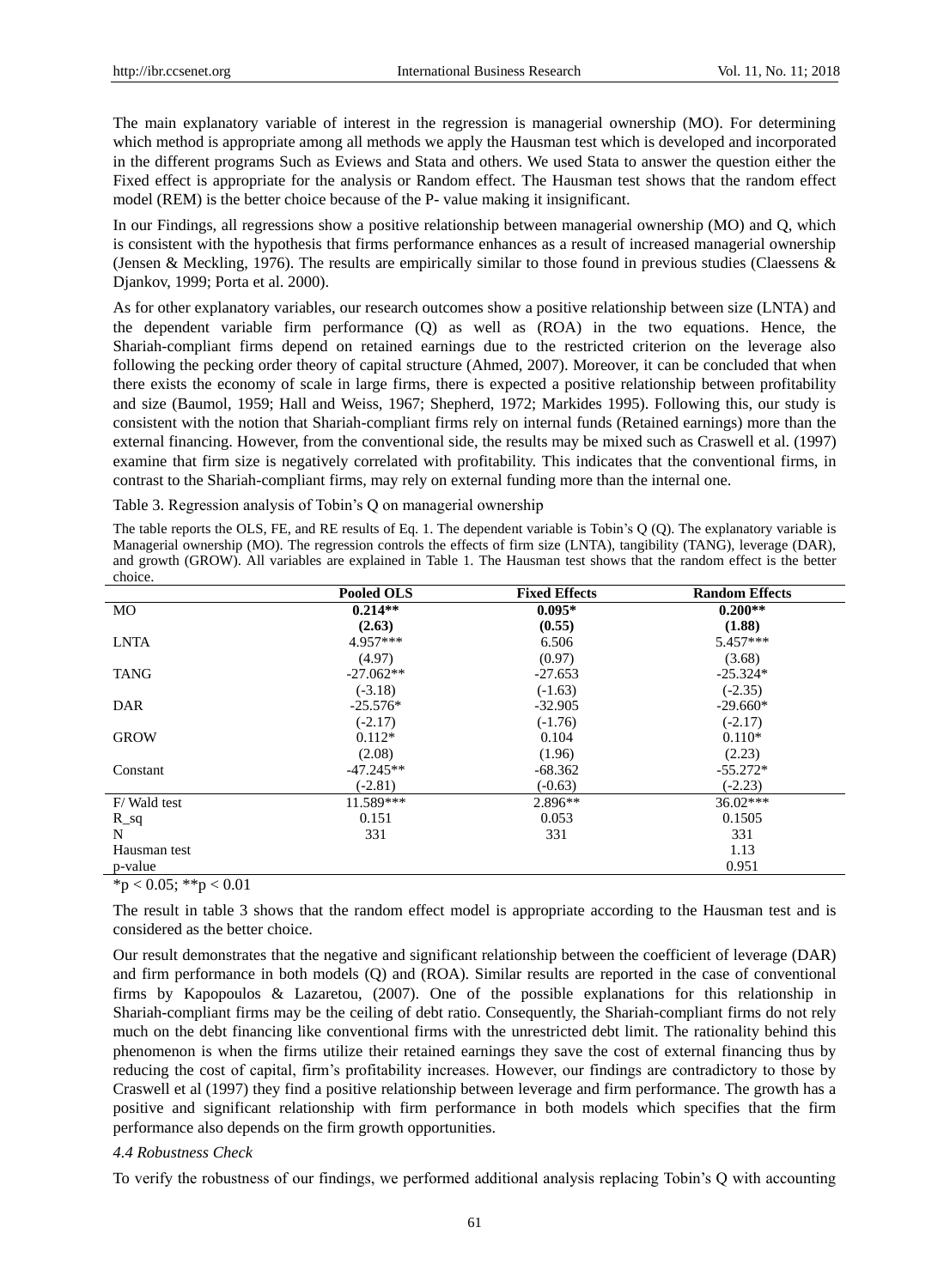measure of performance return on assets (ROA). Results are reported in Table 4. We find the consistent results in both equations 1 and 2 on the measures of Q and ROA respectively. In the following table, the Hausman test shows that the random effect is the better choice.

Table 4. Robustness check: Regression analysis of ROA on managerial ownership

The table reports the OLS, FE, and RE results of Eq. 2. The dependent variable is the return on assets (ROA). The explanatory variable is Managerial ownership (MO). The regression controls the effects of firm size (LNTA), tangibility (TANG), leverage (DAR), and growth (GROW). All variables are explained in Table 1.

|              | <b>Pooled OLS</b> | <b>Fixed Effects</b> | <b>Random Effects</b> |
|--------------|-------------------|----------------------|-----------------------|
| MO           | $0.014**$         | $0.026*$             | $0.003$ **            |
|              | (0.46)            | (0.54)               | (0.07)                |
| <b>LNTA</b>  | $1.463***$        | 2.503                | $1.772**$             |
|              | (3.91)            | (1.34)               | (2.76)                |
| <b>TANG</b>  | $-13.240***$      | $-10.640*$           | $-11.247**$           |
|              | $(-4.14)$         | $(-2.25)$            | $(-3.00)$             |
| DAR          | $-12.385**$       | $-13.321*$           | $-13.802**$           |
|              | $(-2.80)$         | $(-2.56)$            | $(-3.13)$             |
| <b>GROW</b>  | $0.043*$          | $0.033*$             | $0.035*$              |
|              | (2.11)            | (2.21)               | (2.43)                |
| Constant     | $-5.934$          | $-22.484$            | $-11.201$             |
|              | $(-0.94)$         | $(-0.74)$            | $(-1.05)$             |
| F/Wald test  | 15.184***         | $5.728***$           | $52.76***$            |
| $R$ sq       | 0.189             | 0.100                | 0.1851                |
| N            | 331.000           | 331.000              | 331.000               |
| Hausman test |                   |                      | 2.23                  |
| p-value      |                   |                      | 0.897                 |

 $*<sub>p</sub> < 0.05$ ;  $*<sub>p</sub> < 0.01$ 

# *4.5 Summary of Findings and Discussion*

The Shariah-compliance is a fast-growing concept worldwide. Various factors contribute to this trend, for instance, the increasing interest of investors because of its secured mode of investment and growing Muslim population as the second largest religion in the world. Islamic finance is expected to grow faster in the near future especially after the Muslim millennials' involvement in applying Islamic investment concepts to cater for the complex investment and consumption needs of modern society. With the rise in commodity prices and income in the current global economy, the appetite for Shariah investments is expected to continue to improve in the future. Given this scenario, we expect our results to be insightful for Shariah-cautious and other ethical investors.

This study is important from the Islamic perspective due to growing concept in the business, especially in the Muslim world. Prior literature has not focused this aspect to explore the impact of managerial ownership on the firm performance in the Shariah-compliant firms. Therefore, this study will be the major add-in to the literature. Moreover, the agency perspective is worth due to the very clear and focused concentration of Islamic teachings about the agents or managers of any organization in the context of being Ameen and trustworthy remaining on the job (Katper et al. 2015, Sarker 1999). Shariah compliance gives the instruction not to insight any conflict with the contractual party due to your own benefits. Managers being safeguard of the property and wealth of owners and other stakeholders ought not to exploit it in a harmful way for others.

The agency theory perspective is important due to assuming the core responsibilities performed by the managers within any organization regarding the key matters especially achieving the goal of the firm by satisfying the key stakeholders along with moral and ethical considerations. Whereas the institutional theory emphasis on social structure and behaviours including guidelines about norms and rules to adopt. However, we have highlighted the Islamic facet in this study where the Shariah-compliant firms are bound to follow some criteria to work under Shariah-compliance. Consistently, we find some particular features regarding the behaviour of explanatory variable managerial ownership (MO). We observe that increasing level of ownership enhance the level of profitability showing positive relationship between two variables. This result specifies the tendency to align the interests of ownership and control of the firm which is required by the Islamic teachings to avoid the conflict with the contractual parties.

In previous literature, the fact is identified for the managerial ownership that the self-interested manoeuvring occurs when managers over-diversify (Amihud and Lev, 1981). In this situation, managers invest in negative NPV projects thus decreasing the firm profits. Though short-run cost increase and self-interest planning reveal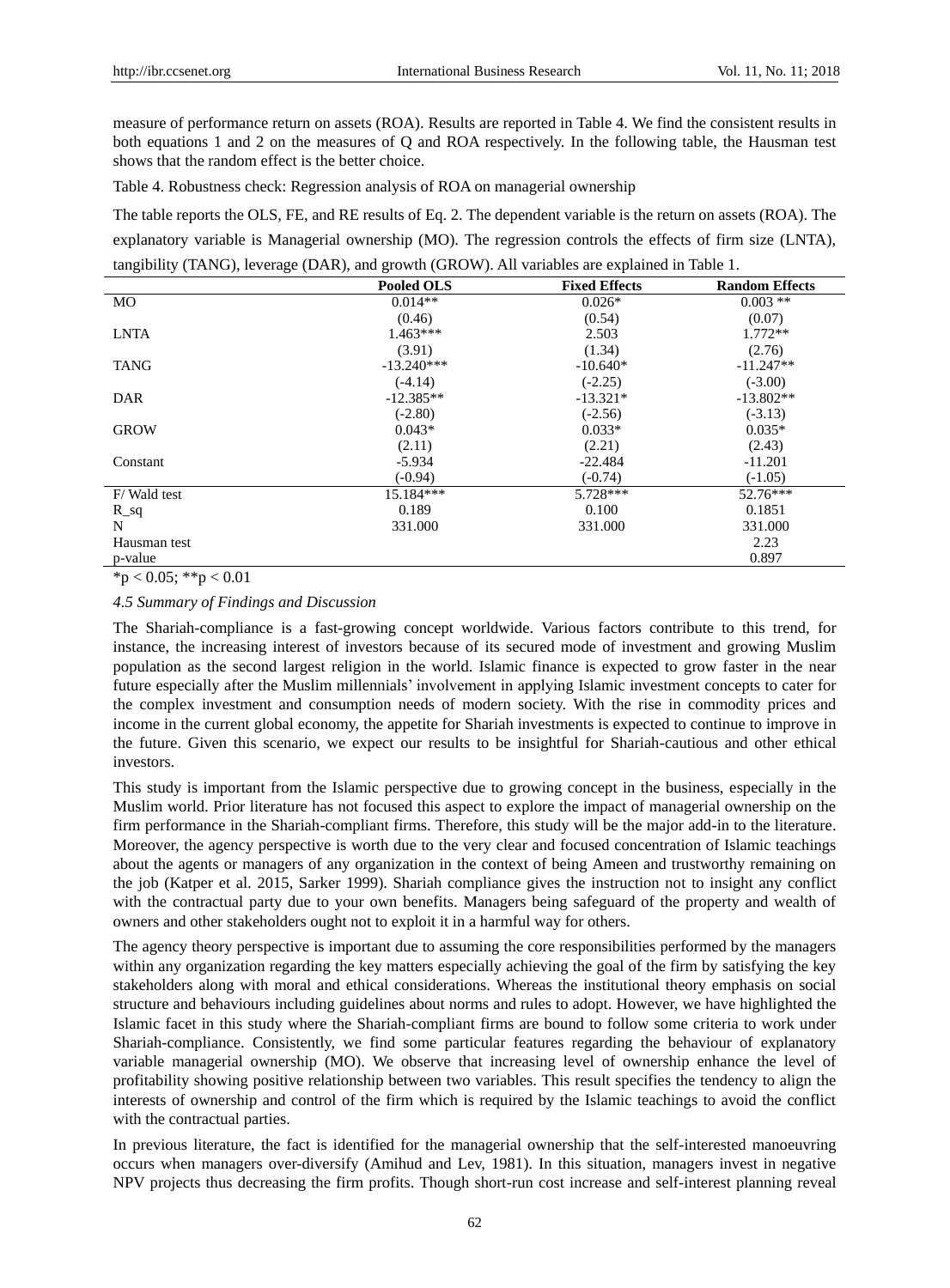two different routes, both ways if managerial discretion exists, firm performance will decrease. Unlike this outcome, our results show increasing firm performance when managerial ownership increases by positive relationship, thus, managerial discretion does not decrease the profitability of the firm. Our findings reject the null hypothesis and indicate that managerial ownership affects the firm performance as expected in the Shariah-compliant firms and tends to reduce agency conflict by aligning the interests of key stakeholders. Our result is also in contrast with the findings of research by Alabdullah, (2016), on the Jordanian non Shariah-compliant companies, who finds no effect of managerial ownership on both ROA and ROE. However, later on the same writer Alabdullah, (2018), observes that managerial ownership positively impacts on firm performance.

Moreover, we discover some diverse characteristics of Shariah-compliant firms by applying OLS, fixed and random effect models to test the hypothesis. The Hausman test shows that the random effect is the better choice. Accordingly, our results show that leverage (DAR) is significantly and negatively related to firm performance (Q) and (ROA) in Shariah-compliant firms. The result is behaving according to the pecking order theory of capital structure. With the increase in profits, the debt size decreases specifying the importance of retained earnings in the firm's capital structure and managerial financial decision making. The Shariah-compliance restricts the level of debt ratio/leverage obtained by the Shariah-compliant firms, which is less than 40% in the capital structure of these firms. Realizing this mentioned fact, the Shariah-compliant firms are utilizing their retained earning instead of relying on the heavy debts. It is also postulated by Ahmed (2007) that the Sharia-compliant firms focus and prefer retained earnings and owner equity on the higher proportions of Debt Financing. Our findings in this regard provide the evidence which is a unique characteristic of Shariah-compliance firms which is not necessarily restricted in the traditional or conventional firms. This result also seems to satisfy the criterion set by Shariah-compliance authorities to limit the leverage at the certain level. Hence, this result is consistent with the notion that Shariah-compliant firms follow the pecking order theory for building their capital structure. Moreover, the results show that the size and firm performance are positively correlated in Shariah-compliant firms. The big firms, with the growing assets, tend to earn more profits. Hence, the analysis provides some diverse facts about the Shariah-compliant firms that may have financial investment implications for the different stakeholders.

## **5. Conclusion**

Agency problem is a serious issue for the firms because it increases the costs of the firm. There is also a problem of the clash in the interest of different parties thus the alignment of interests among all stakeholders is a challenging task. Although a significant volume of research is conducted on the matter, however, still the issue seems unresolved. This study is a first attempt at probing the managerial behaviour regarding the performance of the Shariah-compliant firms. We seek to explore the relationship between managerial ownership and firm performance in the shariah-compliant firms. This paper provides new indications on the relationship between firm performance and corporate governance in the Shariah-compliant firms. This study observed some new insights regarding the agency issue and profitability of the firms.

Our findings show that managerial ownership (MO) is positively and significantly correlated with the performance (Q)/ (ROA) of the Shariah-compliant firms. Hence, the managerial ownership is perceived to be one of the key determinants of firm performance in Shariah-compliant firms. This result indicates that in the scenario of increased numbers of ownership in the management, the profitability also increases. The managers, in this case, are working in the direction where owner-manager can catch the target of aligning their interests being major stakeholders of the firm. We observed that there is a positive relationship between size (LNTA) and firm performance (Q). It indicated that the Shariah-compliant firms relatively depend on retained earnings more than the conventional firms due to the restricted criterion on the leverage. This result is consistent with the notion that Shariah-compliant firms follow the pecking order theory for building their capital structure. Further, our results show that leverage (DAR) is significantly and negatively related to firm performance. Hence we discover some diverse behaviours of variables in Shariah-compliant firms.

This study contributes in a number of ways to the existing body of literature by having new evidence by testing the relationship between managerial ownership and firm performance empirically for the Shariah-compliant firms. This paper is the first attempt, according to the knowledge of authors, on the research and analysis made for the Shariah-compliant firms in the developing and Islamic countries of the world. By discovering the diverse characteristics of Shariah-compliant firms regarding managerial ownership and profitability, ethical and Muslim investors/ stakeholders would make their investment decisions in a better way. Exclusively when the investors would perceive and know the substantiation of aligning the interests of owner-manager by growing level of managerial ownership and thus plummeting the agency conflict or cost in the Shariah-compliant firms.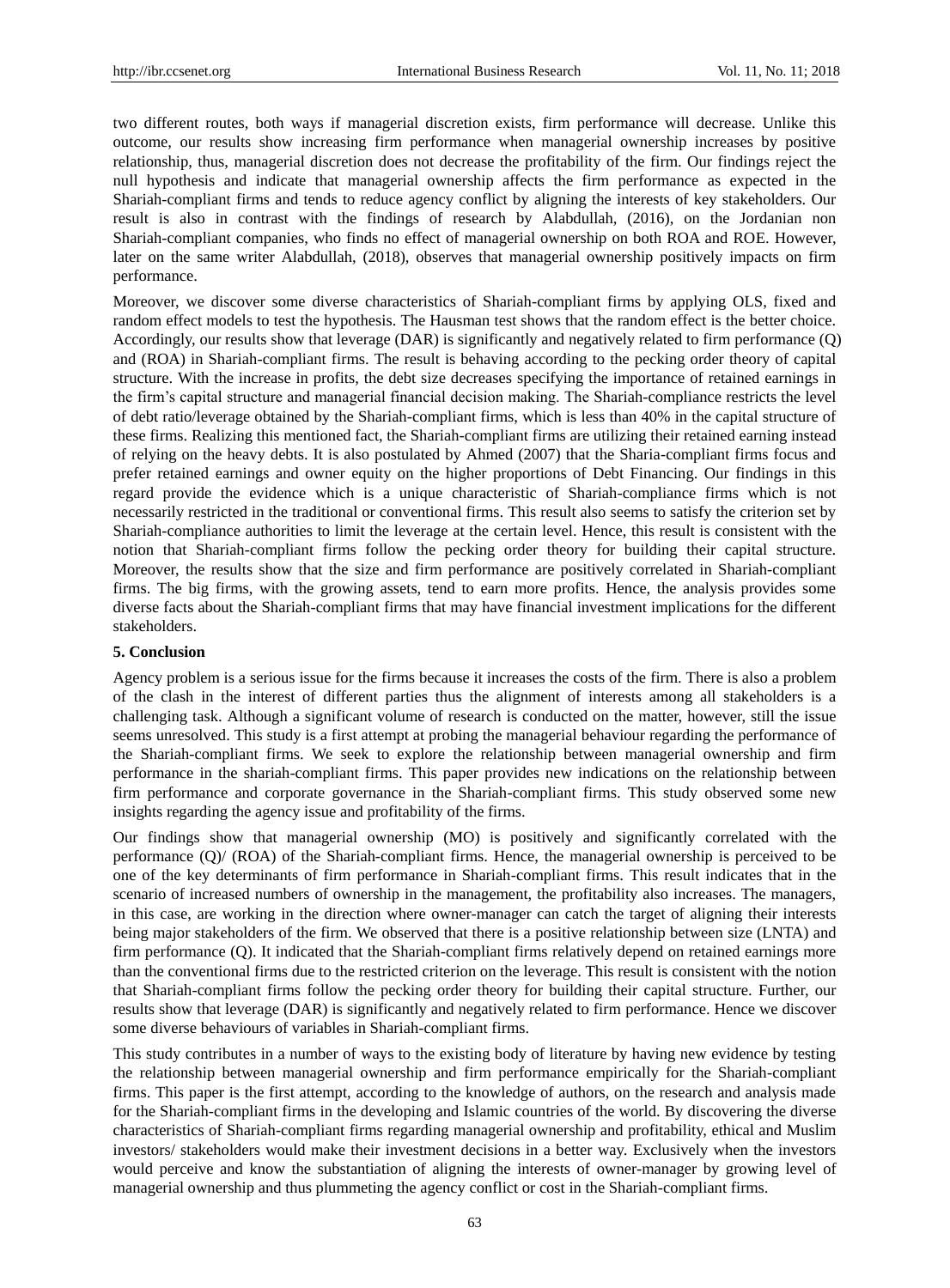# **References**

- Agrawal, A., & Mandelker, G. N. (1990). Large shareholders and the monitoring of managers: The case of antitakeover charter amendments. *Journal of Financial and Quantitative analysis, 25*(2), 143-161. https://doi.org/10.2307/2330821
- Ahmed, H. (2007). Issues in Islamic corporate finance: capital structure in firms. *IRITI Research Paper Series*, 70.
- Alabdullah, T. T. Y. (2018). "The relationship between ownership structure and firm financial performance: Evidence from Jordan", Benchmarking: *An International Journal*, *25*(1).
- Alabdullah, T. T. Y., Yahya, S., & Ramayah, T. (2014). Corporate governance mechanisms and Jordanian companies' financial performance. *Asian Social Science, 10*(22), 247.
- Alabdullah, T. T. Y. (2016). Are Board Size And Ownership Structure Beneficial In Emerging Markets' Firms? Evidence From Jordan. *International Journal of Management & Information Systems*, *20*(3), 87.
- Amihud, Y., & Lev, B. (1981). Risk reduction as a managerial motive for conglomerate mergers. *The Bell Journal of Economics*, 605-617. https://doi.org/10.2307/3003575
- Aras, G., & Crowther, D. (2008). Governance and sustainability: An investigation into the relationship between corporate governance and corporate sustainability. *Management Decision*, *46*(3), 433-448. https://doi.org/10.1108/00251740810863870
- Baumol, W. J. (1959). Business behaviour, value and growth. *New York, 32*.
- Bellalah, M., Rehman, A. A., & Masood, O. (2013). *Syariah Compliant Screening Practices*: Thema (THéorie Economique, Modélisation et Applications), Université de Cergy-Pontoise.
- Berle, A. A., & Gardiner, C. (1932). Means, The modern corporation and private property. *New York: Commerce Clearing House*.
- Bethel, J. E., & Liebeskind, J. (1993). The effects of ownership structure on corporate restructuring. *Strategic Management Journal, 14*(S1), 15-31. https://doi.org/10.1002/smj.4250140904
- Chang, S. J. (2003). Ownership structure, expropriation, and performance of group-affiliated companies in Korea. *Academy of Management Journal, 46*(2), 238-253.
- Cho, D. S., & Kim, J. (2007). Outside directors, ownership structure and firm profitability in Korea. *Corporate Governance: An International Review, 15*(2), 239-250. https://doi.org/10.1111/j.1467-8683.2007.00557.x
- Claessens, S., & Djankov, S. (1999). Ownership concentration and corporate performance in the Czech Republic. *Journal of comparative economics, 27*(3), 498-513. https://doi.org/10.1006/jcec.1999.1598
- Craswell, A. T, Taylor, S. L., & Saywell, R. A. (1997). Ownership structure and corporate performance: Australian evidence. *Pacific-Basin Finance Journal, 5*(3), 301-323. https://doi.org/10.1016/S0927-538X(96)00028-5
- Cui, H., & Mak, Y. T. (2002). The relationship between managerial ownership and firm performance in high R&D firms. *Journal of Corporate Finance, 8*(4), 313-336. https://doi.org/10.1016/S0929-1199(01)00047-5
- Demsetz, H., & Lehn, K. (1985). The structure of corporate ownership: Causes and consequences. *Journal of political economy, 93*(6), 1155-1177. https://doi.org/10.1086/261354
- Demsetz, H., & Villalonga, B. (2001). Ownership structure and corporate performance. *Journal of corporate finance, 7*(3), 209-233. https://doi.org/10.1016/S0929-1199(01)00020-7
- Demsetz, H. (1983). The structure of ownership and the theory of the firm. *The Journal of Law and Economics, 26*(2), 375-390. https://doi.org/10.1086/467041
- Eisenhardt, K. M. (1989). Agency theory: An assessment and review. *Academy of management review, 14*(1), 57-74. https://doi.org/10.5465/amr.1989.4279003
- el-Din, T., & Seif, I. (2008). Economic Analysis and Moral Policy: A Textbook of Islamic Economics: Leicester: The Islamic Foundation.
- Gaver, J. J., & Gaver, K. M. (1993). Additional evidence on the association between the investment opportunity set and corporate financing, dividend, and compensation policies. *Journal of Accounting and economics*, *16*(1-3), 125-160. https://doi.org/10.1016/0165-4101(93)90007-3
- Gedajlovic, E. R., & Shapiro, D. M. (1998). Management and ownership effects: Evidence from five countries.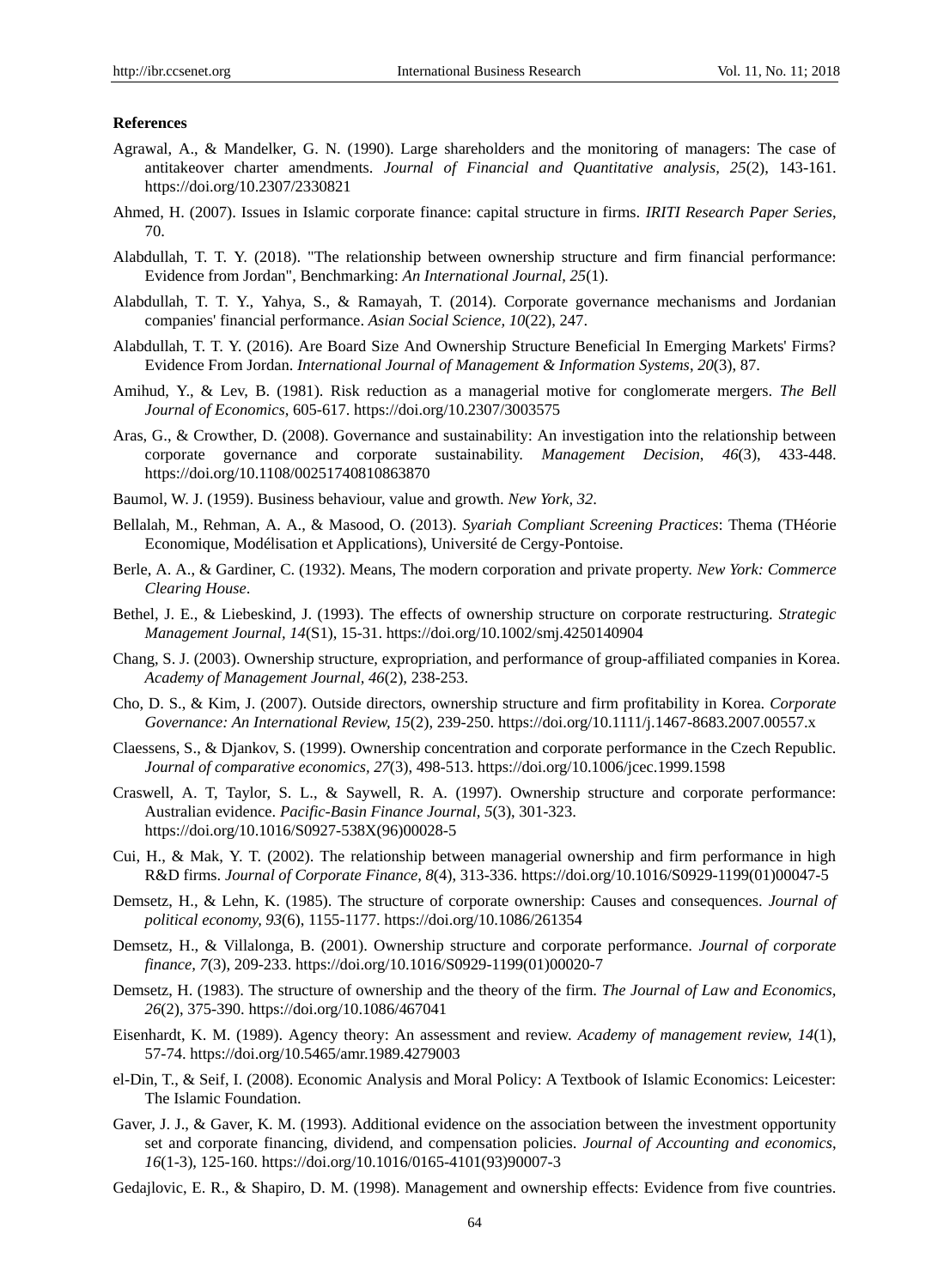*Strategic Management Journal*, 533-553.

https://doi.org/10.1002/(SICI)1097-0266(199806)19:6<533::AID-SMJ957>3.0.CO;2-#

- Gedajlovic, E., & Shapiro, D. M. (2002). Ownership structure and firm profitability in Japan. *Academy of Management Journal, 45*(3), 565-575.
- Grabowski, H. G., & Mueller, D. C. (1972). Managerial and stockholder welfare models of firm expenditures. *The Review of Economics and Statistics,* 9-24. https://doi.org/10.2307/1927491
- Hall, M., & Weiss, L. (1967). Firm size and profitability. *The Review of Economics and Statistics,* 319-331. https://doi.org/10.2307/1926642
- Hillman, A. J., Keim, G. D., & Luce, R. A. (2001). Board composition and stakeholder performance: Do stakeholder directors make a difference? *Business & Society, 40*(3), 295-314. https://doi.org/10.1177/000765030104000304
- Hoskisson, R. E., Johnson, R. A., & Moesel, D. D. (1994). Corporate divestiture intensity in restructuring firms: Effects of governance, strategy, and performance. *Academy of Management Journal, 37*(5), 1207-1251.
- Javid, A. Y., & Iqbal, R. (2008). Ownership concentration, corporate governance and firm performance: Evidence from Pakistan. *The Pakistan Development Review*, 643-659. https://doi.org/10.30541/v47i4IIpp.643-659
- Jensen, M. C., & Warner, J. B. (1988). The distribution of power among corporate managers, shareholders, and directors. *Journal of Financial Economics, 20,* 3-24. https://doi.org/10.1016/0304-405X(88)90038-4
- Jensen, M. C., & Meckling, W. H. (1976). Theory of the firm: Managerial behavior, agency costs and ownership structure. *Journal of Financial Economics, 3*(4), 305-360. https://doi.org/10.1016/0304-405X(76)90026-X
- Kahf, M., & Khan, T. (1992). Principles of Islamic financing. *research paper,* 16.
- Kahf, M. (1992). Market Structure: Free Cooperation.
- Kang, J. K., & Shivdasani, A. (1995). Firm performance, corporate governance, and top executive turnover in Japan. *Journal of financial economics, 38*(1), 29-58. https://doi.org/10.1016/0304-405X(94)00807-D
- Kapopoulos, P., & Lazaretou, S. (2007). Corporate ownership structure and firm performance: evidence from Greek firms. *Corporate Governance: An International Review, 15*(2), 144-158. https://doi.org/10.1111/j.1467-8683.2007.00551.x
- Katper, N. K., Madun, A., Syed, K. B., & Tunio, M. N. (2017). Determinants of debt maturity structure in Shariah and non-Shariah firms in Pakistan: A comparative study. *Journal of Applied Economic Sciences*, *12,* 1210-1225.
- Katper, N. K., Madun, A., & Syed, K. B. S. (2015). Does Shariah Compliance lead to Managerial Trustworthiness? Evidence from empirical analysis of Capital Structure of Shariah and Non-Shariah Firms in Pakistan. *Editorial Board, 10*(7), 37.
- Klein, P., Shapiro, D., & Young, J. (2005). Corporate governance, family ownership and firm value: the Canadian evidence. *Corporate Governance: An International Review, 13*(6), 769-784. https://doi.org/10.1111/j.1467-8683.2005.00469.x
- La Porta, R., Lopez-de-Silanes, F., Shleifer, A., & Vishny, R. (2000). Investor protection and corporate governance. *Journal of Financial Economics*, *58*(1), 3-27. https://doi.org/10.1016/S0304-405X(00)00065-9
- Mallin, C., Farag, H., & Ow-Yong, K. (2014). Corporate social responsibility and financial performance in Islamic banks. *Journal of Economic Behavior & Organization*, *103,* S21-S38. https://doi.org/10.1016/j.jebo.2014.03.001
- Markides, C. C. (1995). Diversification, restructuring and economic performance. *Strategic Management Journal, 16*(2), 101-118. https://doi.org/10.1002/smj.4250160203
- Marris, R. (1964). The economic theory of managerial capitalism. London: Macmillan. https://doi.org/10.1007/978-1-349-81732-0
- Porta, R. L., Lakonishok, J., Shleifer, A., & Vishny, R. (1997). Good news for value stocks: Further evidence on market efficiency. *The Journal of Finance, 52*(2), 859-874. https://doi.org/10.1111/j.1540-6261.1997.tb04825.x
- Porta, R. L., Lopez-de-Silanes, F., Shleifer, A., & Vishny, R. W. (1998). Law and finance. *Journal of Political*